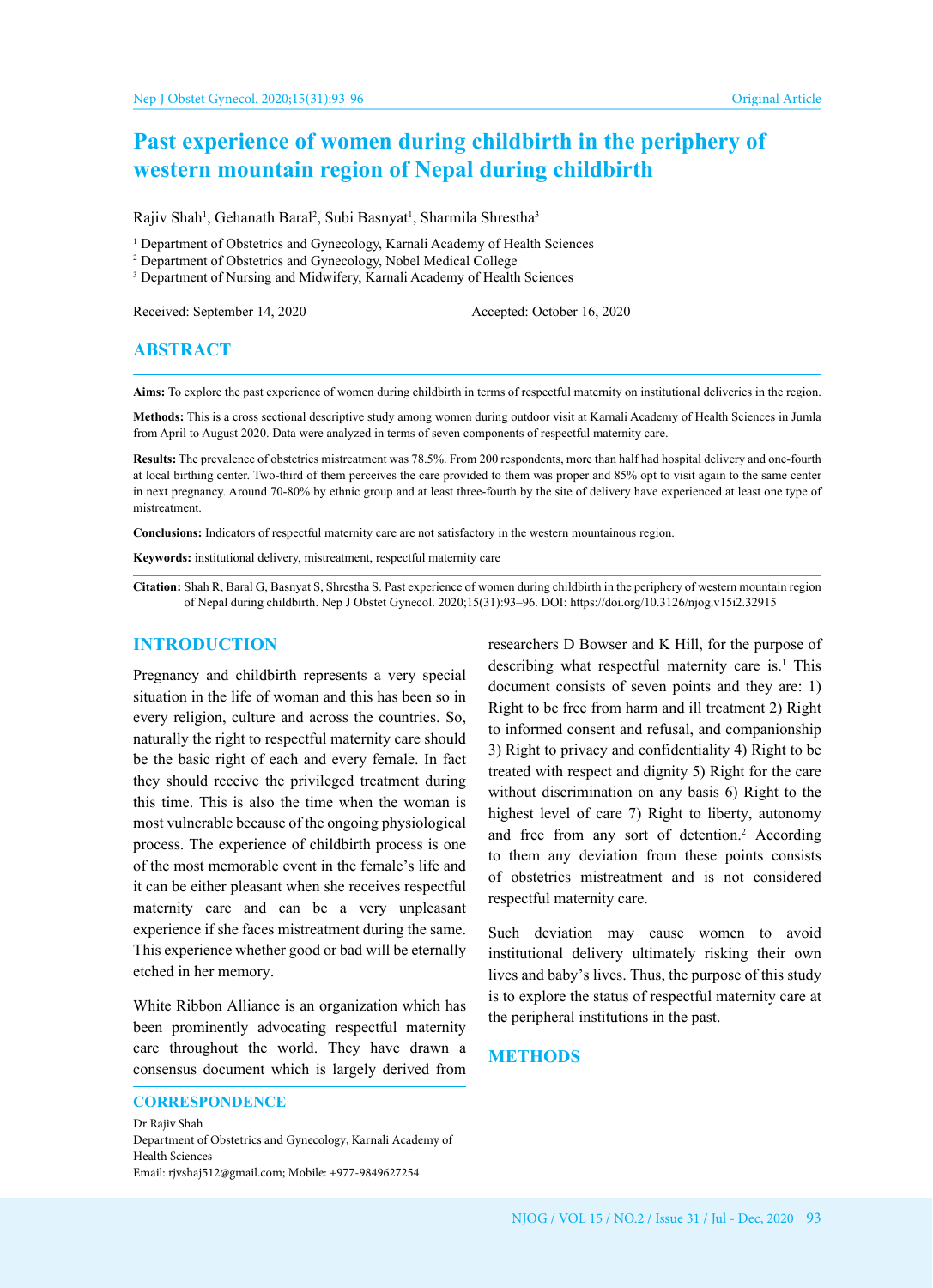A descriptive cross-sectional study was conducted at Karnali Academy of Health Sciences (KAHS), Jumla from April to August 2020. All parous females who had come for outdoor visit and had institutional delivery in the periphery in the past 10 years were interviewed. The sample size was collected on the basis of the study done in Uttar Pradesh of India by Goli et al.<sup>3</sup> The sample size was calculated to be 198 which was approximated to be 200 cases. The sampling technique was convenient sampling. The data were collected applying a structured questionnaire. The pretesting was done in the 10% of the respondents to test the validity of the questionnaire. The collected data were entered into the MS excel and analyzed from the SPSS version 16 software. The frequency and percentages were used as the descriptive statistics and the chi-square test was applied as the inferential statistics. The significance level was set at  $\leq 0.05$ .

# **RESULTS**

A total of 200 women were interviewed with the help of the questionnaire during the study period. Threefourth of the respondents were Brahmin and Chhetri ethnic group; around 70% were from 20-30 years age group; 90% had either primary (53.5%) or secondary (36.5%) school; and more than half had hospital delivery and one-fourth at local birthing center. [Table-1]

|           | Table-1: Demographic Profile of the respondents |  |  |
|-----------|-------------------------------------------------|--|--|
| $(N=200)$ |                                                 |  |  |

|           | <b>Variables</b>      | <b>Frequency</b> | $\frac{0}{0}$ |
|-----------|-----------------------|------------------|---------------|
| Ethnicity | <b>Brahman</b>        | 85               | 42.5          |
|           | Chhetri               | 70               | 35            |
|           | Janajati              | 17               | 8.5           |
|           | Dalit                 | 28               | 14            |
| Age Group | $\leq$ 20 years       | 26               | 13            |
|           | $21-25$ years         | 64               | 32            |
|           | 26-30 years           | 74               | 37            |
|           | 31-35 years           | 30               | 15            |
|           | $>35$ years           | 6                | 3             |
| Education | No School             | 8                | 4             |
|           | Primary School        | 107              | 53.5          |
|           | Secondary School      | 73               | 36.5          |
|           | <b>Higher Studies</b> | 12               | 6             |

| <b>Variables</b>             | <b>Frequency</b> | $\frac{0}{0}$ |
|------------------------------|------------------|---------------|
| Hospital                     | 109              | 54.5          |
| Primary Health Care          | 24               | 12            |
| <b>Health Post</b>           | 18               | 9             |
| <b>Local Birthing Centre</b> | 49               | 24.5          |
| Jumla                        | 162              | 81            |
| Kalikot                      | 32               | 16            |
| Mugu                         | 5                | 2.5           |
| Others                       | 1                | 0.5           |
|                              |                  |               |

By the types of mistreatment, at least one type of mistreatment was experienced by 78.5% of interviewees. Still two-third of them feels the care provided to them was proper to their perception and 85% have confidence to visit again to the same center in next pregnancy. Two-third didn't have companion with them and 6% experienced physical abuse. [Table-2]

#### **Table-2: Felt-mistreatment recalled by respondents during childbirth (N=200)**

| <b>Type of Obstetric</b><br><b>Mistreatment</b>         | Yes: n<br>(%) | $\mathrm{No:}\ \mathbf{n}$<br>(%) |
|---------------------------------------------------------|---------------|-----------------------------------|
| <b>Physical Abuse</b>                                   | 12(6.0)       | 188 (94.0)                        |
| Non-dignified care<br>or verbal abuse or<br>humiliation | 49 (24.5)     | 151(75.5)                         |
| Non-consented care                                      | 77 (38.5)     | 123(61.5)                         |
| Non-Confidential Care                                   | 46 (23.0)     | 154(77.0)                         |
| No companionship during<br>delivery                     | 134(67.0)     | 66 (33.0)                         |
| Discrimination                                          | 18(9.0)       | 182(91.0)                         |
| Detention                                               | 2(1.0)        | 198 (99.0)                        |
| $\geq$ 1 type of mistreatment                           | 157(78.5)     | 43 $(21.5)$                       |
| Feel the care was proper                                | 133 (66.5)    | 67(33.5)                          |
| Like to visit the same<br>facility again                | 170 (85)      | 30(15)                            |

Around 70-80% by ethnic group and at least threefourth by the site of delivery have experienced at least one type of mistreatment. [Table-3]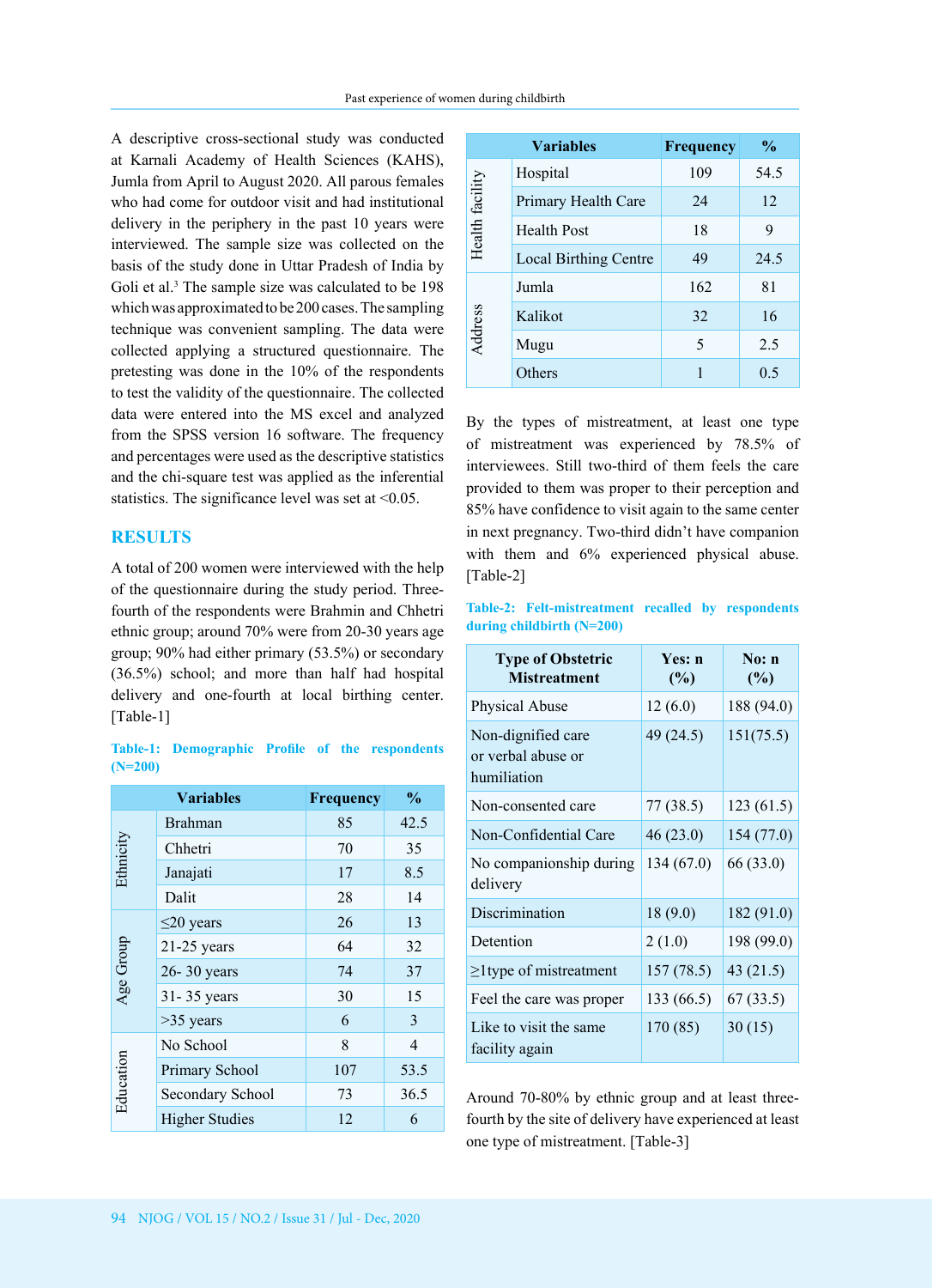|                         | <b>Variables</b>                   | Yes       | No          | $\chi^2$ and<br>p-value |
|-------------------------|------------------------------------|-----------|-------------|-------------------------|
| Age Group               | $\leq$ 20 years                    | 21(80.8)  | 5(19.8)     | 6.616                   |
|                         | $21-25$ years                      | 51(79.7)  | 13(20.3)    | (0.158)                 |
|                         | 26-30 years                        | 53 (71.6) | 21 (28.4)   |                         |
|                         | 31-35 years                        | 28(93.3)  | 2(6.7)      |                         |
|                         | $>35$ years                        | 4(66.7)   | 2(33.3)     |                         |
|                         | Total                              | 157(78.5) | 43(21.5)    |                         |
|                         | <b>Brahman</b>                     | 68(80.0)  | 17(20.0)    | 1.040                   |
|                         | Chetri                             | 54(77.1)  | 16(22.9)    | (0.791)                 |
| Ethnicity               | Janajati                           | 12(70.6)  | 5(29.4)     |                         |
|                         | Dalit                              | 23(82.1)  | 5(17.9)     |                         |
|                         | Total                              | 157(78.5) | 43 $(21.5)$ |                         |
| <b>Education</b> level  | No School                          | 7(87.5)   | 1(12.5)     | 5.549                   |
|                         | Primary<br>School                  | 89 (83.2) | 18(16.8)    | (0.136)                 |
|                         | Secondary<br>School                | 54 (74)   | 19(26.0)    |                         |
|                         | Higher<br><b>Studies</b>           | 7(58.3)   | 5(41.7)     |                         |
|                         | Total                              | 157(78.5) | 43(21.5)    |                         |
| Type of Health facility | Hospital                           | 88 (80.7) | 21(19.3)    | 0.762                   |
|                         | Primary<br><b>Health Care</b>      | 18(75)    | 6(25.0)     | (0.859)                 |
|                         | <b>Health Post</b>                 | 14(77.8)  | 4(22.2)     |                         |
|                         | Local<br><b>Birthing</b><br>Centre | 37(75.5)  | 12(24.5)    |                         |
|                         | <b>Total</b>                       | 157(78.5) | 43(21.5)    |                         |

**Table-3: Relation between demographic profile and ≥1 mistreatment (N=200)**

## **DISCUSSION**

The present study has been conducted in one of the most geographically challenging area in the Himalayan region of Nepal. The accessibility to healthcare would be a privilege in this area. According to our study about 78.5 % of the females had experienced some sort of obstetrics mistreatment. This is similar to the study in Nigeria where about 98 % of female experienced some sort of mistreatment<sup>4</sup> and in Ethiopia where 89.4 % experienced some sort of mistreatment at their peripheral health centers.<sup>5</sup> Another study from Mozambique also showed about 79.82  $\%$  at the peripheral hospitals.<sup>6</sup> This is a very high prevalence, but the major contributor to this is that we do not have the system to allow companionship of partners during the childbirth. Our data show about 67 % of females had experienced that their partners were not allowed during the labor and delivery. The companionship during labor is the essential component of respectful maternity care7 but it has not been practiced everywhere.8 Our study reflects the similar practice. Our study finds the prevalence of physical abuse of 6 %. A systemic review from Ethiopia reported the physical violence to be about 13%.<sup>9</sup> Our study shows the non-consented care was experienced by 38.5 % of the females. In a study by Okafor et al, they reported about 54.5% non-consented care which is higher than ours.4 Our study shows non-confidential care in about 23% of the females. Similar findings were reported in the other studies.10-12 Our study reported that about 9% of females experienced discrimination. The study by Okafor et al shows the prevalence of discrimination in about 20 % of the females which is higher than our study.4 Our study reported detention in only 1% of cases which much lower than other similar study which reports it to be about  $22\%$ .<sup>4</sup> This very low prevalence of detention in our study was probably due to free maternity services provided by Government of Nepal. Similarly our study reported the non-dignified care and verbal abuse in 24.5% of females. The study by Oosthuizen et al reported about 14.7% of nondignified care which is lower than that of our study.<sup>13</sup> Our study shows about 34% of females felt they were not taken proper care of and felt abandoned. Other studies reported abandonment or neglect in 12 to 66.1  $\%$  cases.<sup>4, 11, 13-16</sup> About 15 % of females in our study said that they would not visit the same center where they had delivered previously if given the choice. This shows the need to improve the quality of care.

Our study showed that the females of the age group 20 years or less and in the age group 31-35 years were more likely to be mistreated. Similar findings was reported by Vedam et al where they found an increased incidence of mistreatment in the younger females.17 But the increased mistreatment experienced by females of the age group 31-35 years in our study reflects the poorer quality of care during their childbirth. The age group above 35 years is too small to draw any inference. And as expected the dalits which belongs to the lower caste were more likely to be mistreated as compared to others (82.1% versus